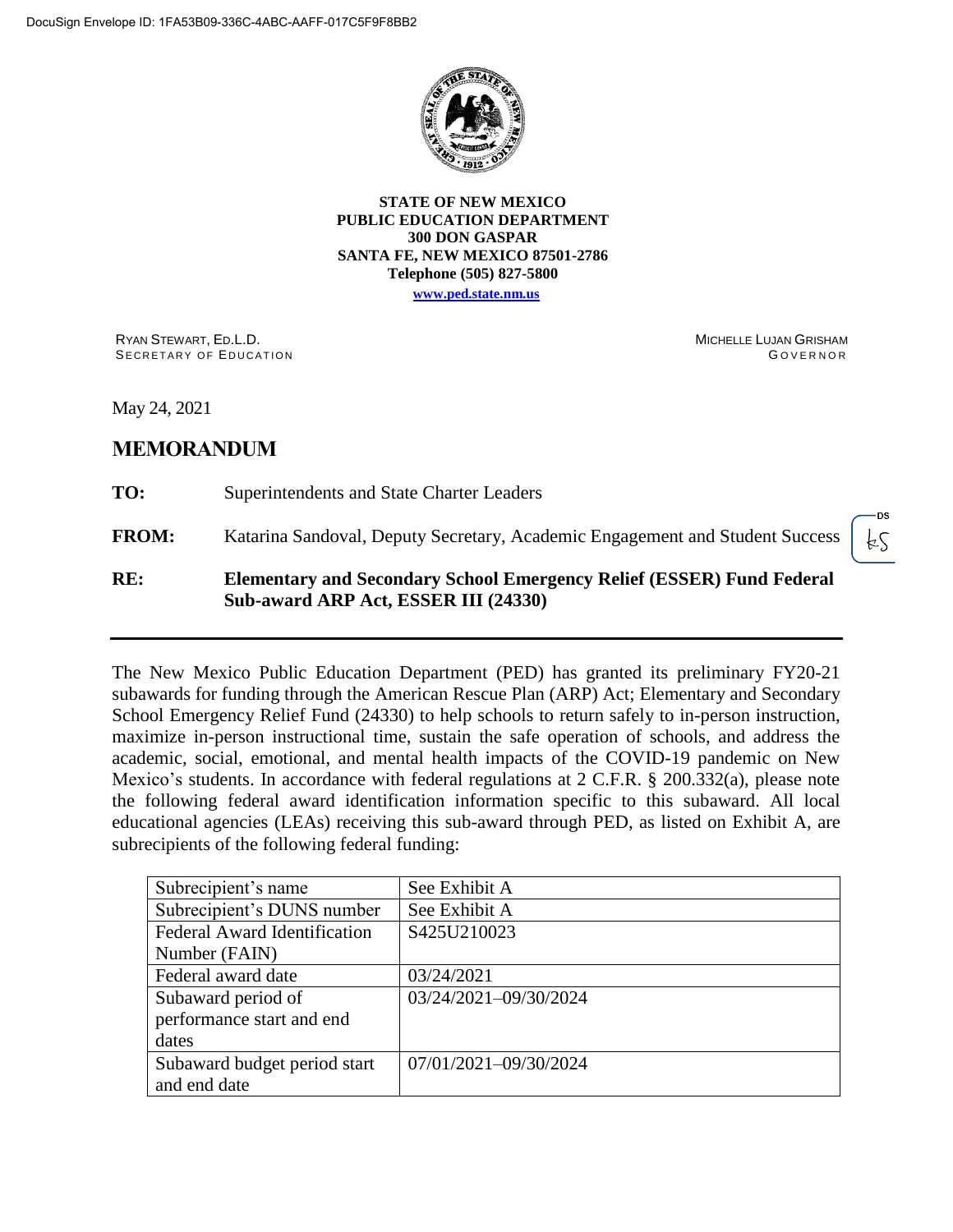ESSER III 2/3 Planning Subawards May 24, 2021 Page **2** of **6**

| Amount of federal funds            | See Exhibit A                                          |
|------------------------------------|--------------------------------------------------------|
| obligated by this subaward to      |                                                        |
|                                    |                                                        |
| subrecipient                       |                                                        |
| Total amount of federal funds      | See Exhibit A                                          |
| obligated to subrecipient          |                                                        |
| including current financial        |                                                        |
| obligation                         |                                                        |
| <b>Total amount of the federal</b> | See Exhibit A                                          |
| award committed to                 |                                                        |
| subrecipient                       |                                                        |
| Federal award project              | American Rescue Plan - Elementary and Secondary        |
| description, as required to be     | Schools Emergency Relief Fund (ARP-ESSER)              |
| responsive to the Federal          |                                                        |
| Funding Accountability and         |                                                        |
| Transparency Act (FFATA)           |                                                        |
| Federal awarding agency            | United States Department of Education                  |
| Contact information for            | Ian Rosenblum, Acting Assistant Secretary              |
| awarding official                  | 400 Maryland Ave., SW                                  |
|                                    | Washington, DC 20202                                   |
|                                    | $(202)$ 401-0113                                       |
| CFDA number and name               | 84.425U American Rescue Plan - Elementary and          |
|                                    | Secondary Schools Emergency Relief Fund (ARP-          |
|                                    | ESSER)                                                 |
| Research and development           | No                                                     |
|                                    |                                                        |
| (R&D) award (Yes/No)               |                                                        |
| Indirect cost rate for federal     | https://webnew.ped.state.nm.us/bureaus/administrative- |
| award                              | services/accounting/                                   |

The following requirements apply to this subaward:

- 2 C.F.R. Part 200: Uniform Administrative Requirements, Cost Principles, and Audit Requirements for Federal Awards<sup>1</sup>
- 2 C.F.R. Part 3474: Uniform Administrative Requirements, Cost Principles, and Audit Requirements for Federal Awards
- 2 C.F.R. Part 3485: Non-procurement Debarment and Suspension

# *Reporting Requirements*

Please review Exhibit A, and submit a BAR or initial budget through OBMS for the appropriate amount using fund code **24330** and revenue object code **44500**. Please adhere to the following timelines required for obligation, liquidation and RfR submission:

To establish 2021-2022 budget authority:

 $\overline{a}$ <sup>1</sup> The regulations at 2 C.F.R. Part 200 are located online at: http://www.ecfr.gov/cgi-bin/textidx?tpl=/ecfrbrowse/Title02/2cfr200\_main\_02.tpl.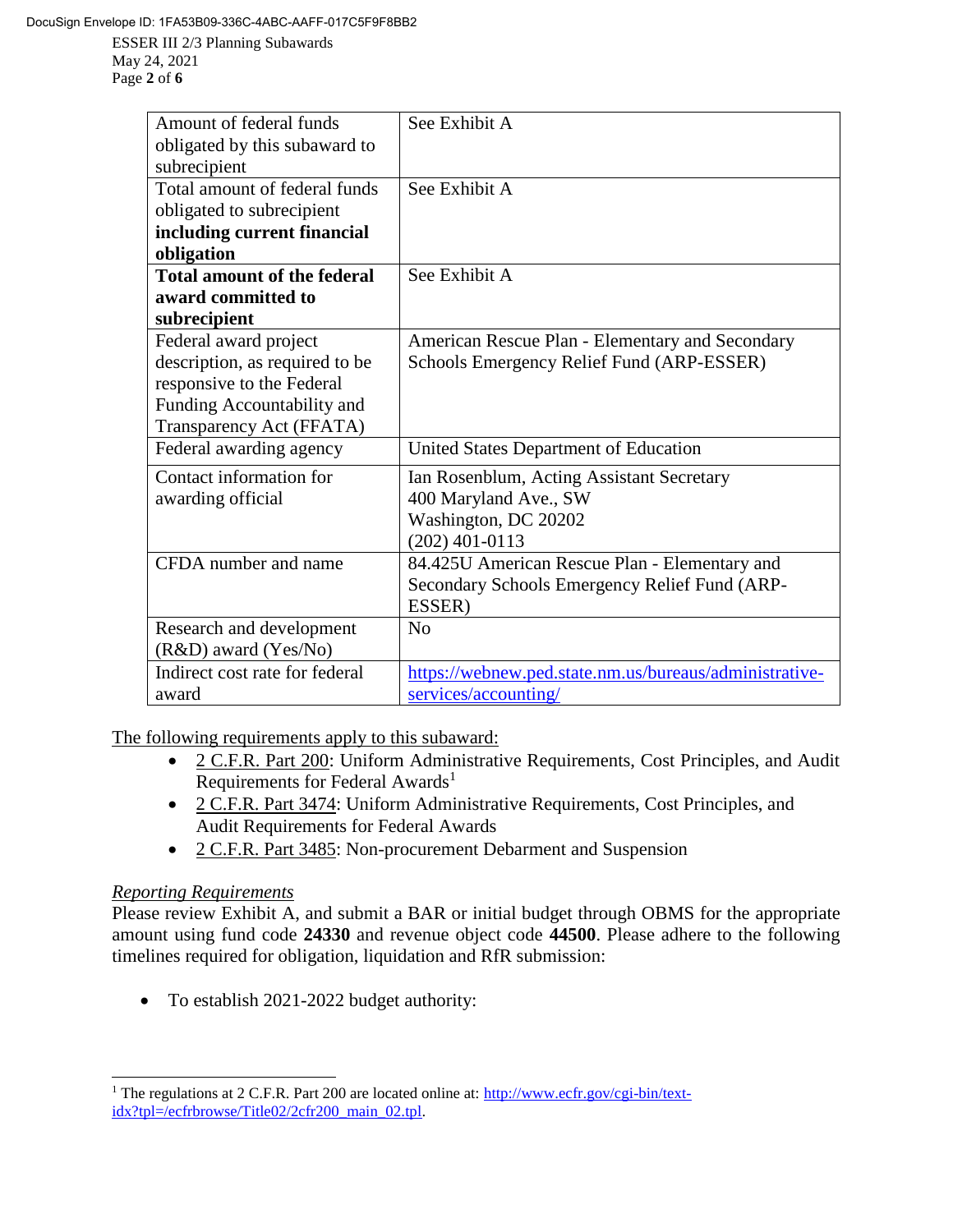May 24, 2021 Page **3** of **6**

- o **Submit your application and an initial budget BAR between July 1 and August 24, 2021. (This option will allow you the most time for thorough planning and required stakeholder engagement); OR**
- o **Submit your application and an initial 2021-2022 OBMS budget by June 4, 2021 to receive budget authority by July 1, 2021. This option will require additional stakeholder engagement after July 1, 2021.**
- To establish 2020-2021 budget authority:
	- o **Submit your application and an initial 2020-2021 budget BAR by June 4, 2021. This option will require additional stakeholder engagement after July 1, 2021.**
- The amounts as illustrated in Exhibit A must be **expended by September 30, 2024**.
- Pursuant to Section 6-5-3 NMSA 1978, the **appropriate fund** shall be **encumbered prior to** the issuance of **vouchers** or **purchase orders** or the engagement of **contracts.**
- You must receive written prior approval for purchase of equipment with a unit cost equal to or in excess of \$5,000. Failure to do so will result in denial of reimbursement for the cost of such an item. Attach an approved Federal Grant Equipment Form to your BAR if you will include budget in object code 57331 "Fixed Assets (more than \$5,000)." Attach the approved form to your application if you submit an initial 2021-22 OBMS budget. The approved Federal Grant Equipment Form must also be uploaded with your request for reimbursement (RFR) containing such expenses.
- Any approved construction projects must comply with applicable Uniform Guidance requirements, as well as the Department's regulations regarding construction. See 34 CFR § 76.600. As is the case with all construction contracts using laborers and mechanics financed by federal education funds, an LEA that uses ESSER funds for construction contracts over \$2,000 must meet all Davis-Bacon prevailing wage requirements and include language in the construction contracts that all contractors or subcontractors must pay wages that are not less than those established for the locality of the project (prevailing wage rates). (See 20 U.S.C. 1232b Labor Standards.)

# *Indirect Cost Rate*

As required by 2 C.F.R. § 200.332(a) (1) (xiv), PED recognizes the indirect cost rate between PED and public school districts and state charter schools as calculated by PED and located on the PED website: https://webnew.ped.state.nm.us/bureaus/administrative-services/accounting/

# *Access to Records and Financial Statements*

In addition, pursuant to 2 C.F.R. § 200.332(a)(5), all subrecipients as identified in Exhibit A, attached to this subaward, must permit PED and auditors access to records and financial statements as necessary.

## *Closeout Procedures*

The final day to submit RFRs for FY20-21 is **July 7, 2021**.

If you have any questions regarding your ESSER III federal subaward, please contact your designated Education Administrator in the Student, School and Family Support Bureau. To reach the Fiscal Grants Management Bureau, please contact Susan Lucero, susan.lucero@state.nm.us, (505) 827-3848.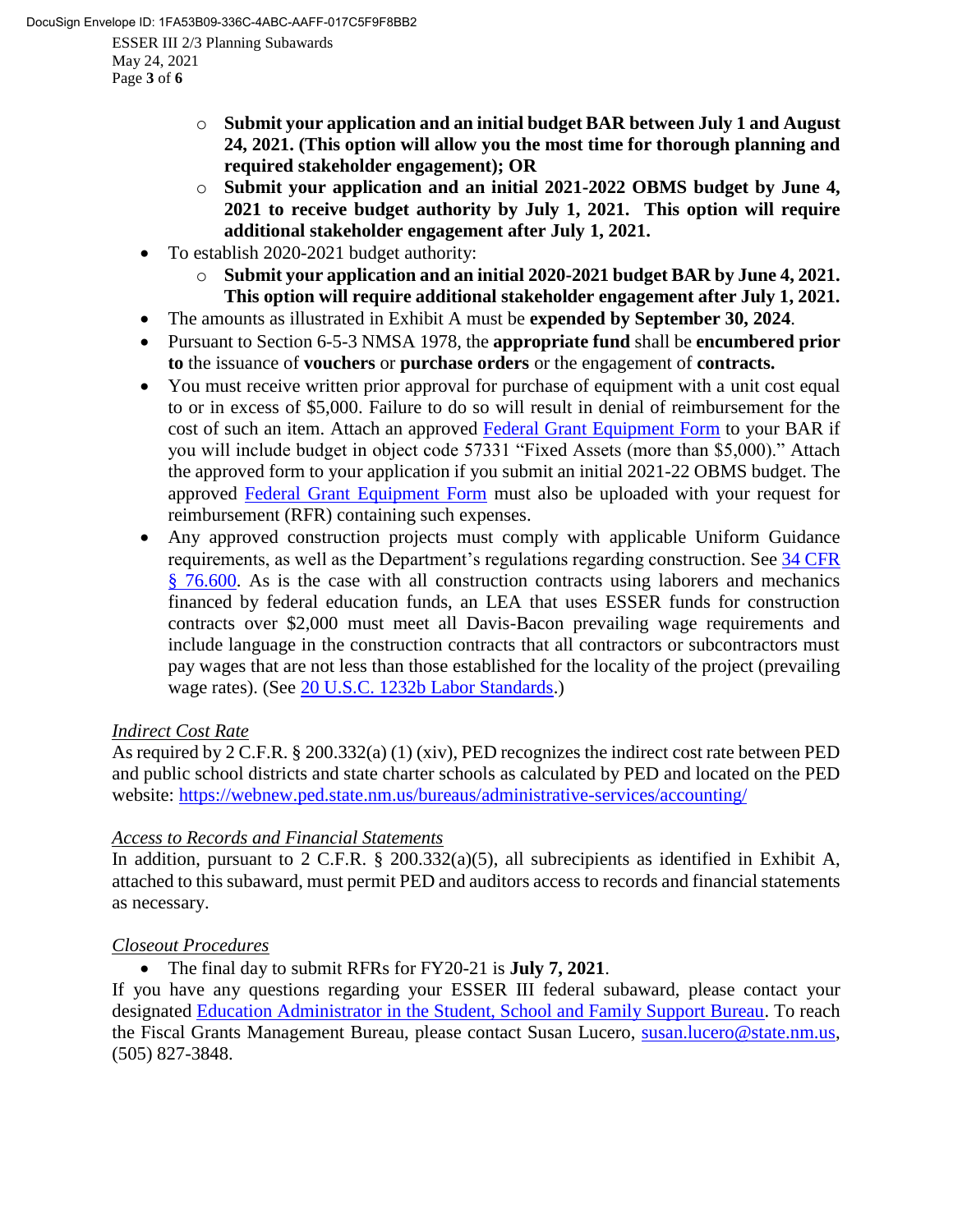### *Specific ARP Information*

- The award amounts in Exhibit A reflect 2/3 of the ARP preliminary award that will be available to each LEA. The remaining 1/3 amount will be awarded after New Mexico receives the full ARP allocation from USDE. See the Special Table attached for full preliminary ESSER III subaward amounts.
- Each LEA that receives ARP ESSER funds shall either:
	- Within 30 days of receipt of the funds (**by June 24, 2021)**, develop and make publicly available on the LEA's website a plan for the safe return of in-person instruction and continuity of services as required in section 2001(i)(1) of the ARP; or
	- If the LEA developed a plan, before the enactment of the ARP, that meets statutory requirements, the LEA will make the plan publicly available on the LEA's website. As required in section 2001(i)(2) of the ARP, before making the plan publicly available, the LEA must have sought public comment on the plan and taken such comments into account in the development of the plan.
- During the period of the ARP ESSER award established in section 2001(a) of the ARP Act (i.e., until September 30, 2023), an LEA must comply with section  $2001(i)(2)$  of the ARP Act. (See https://www.federalregister.gov/documents/2021/04/22/2021-08359/americanrescue-plan-act-elementary-and-secondary-school-emergency-relief-fund).
- LEAs must use at least 20% of subawards to address learning loss through the implementation of **evidence-based** interventions, such as summer learning or summer enrichment, extended day, comprehensive afterschool programs, extended school year programs, or other evidence-based interventions, and ensure that such interventions respond to students' academic, social, and emotional needs **and** address the disproportionate impact of COVID-19 on student subgroups (each major racial and ethnic group, children from low-income families, children with disabilities, English learners, gender, migrant students, students experiencing homelessness, and children and youth in foster care).
- Each LEA that receives these funds must engage in meaningful consultation with stakeholders and give the public an opportunity to provide input in the development of its plan. Specifically, an LEA must engage in meaningful consultation with students; families; school and district administrators (including special education administrators); and teachers, principals, school leaders, other educators, school staff, and their unions. Additionally, an LEA must engage in meaningful consultation with each of the following, to the extent present in or served by the LEA: Tribes; civil rights organizations (including disability rights organizations); and stakeholders representing the interests of children with disabilities, English learners, children experiencing homelessness, children in foster care, migratory students, children who are incarcerated, and other underserved students.
- Districts must reach out to all of their schools, including district-authorized charter schools, to determine and meet their needs with these funds.
- These funds may be used to address needs in all district schools, both Title I and non-Title I schools.
- There is no requirement for site-based allocations with these funds.
- There is no requirement for Equitable Services to non-public schools with these funds.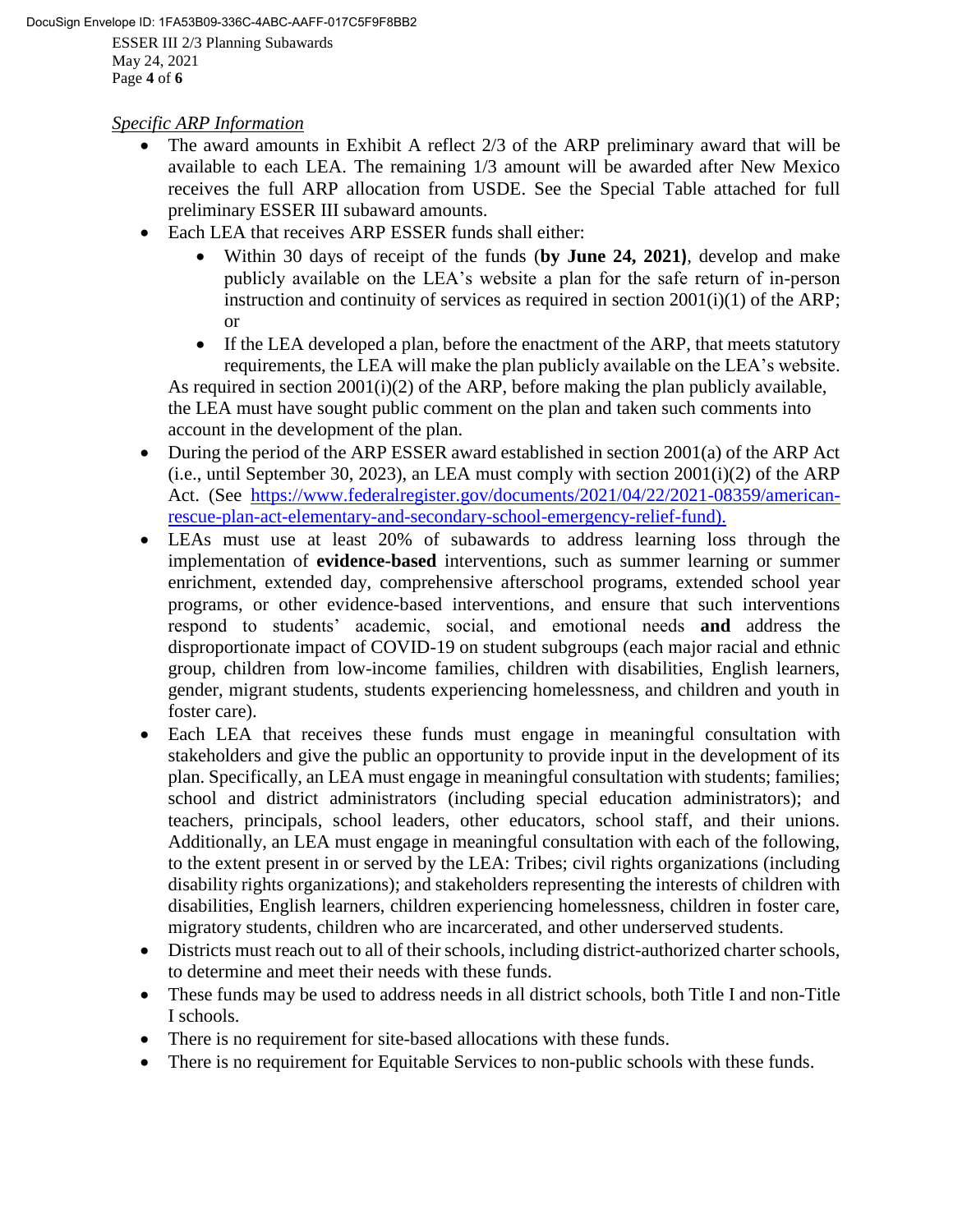ESSER III 2/3 Planning Subawards May 24, 2021 Page **5** of **6** DocuSign Envelope ID: 1FA53B09-336C-4ABC-AAFF-017C5F9F8BB2

- LEAs must comply with the maintenance of equity (MEQ) provision in section 2004(c) of the ARP (see https://oese.ed.gov/files/2021/03/ARP-ESSER-Grant-Award-Assurances\_FINAL.pdf):
	- (1) As a condition of receiving funds under section 2001, a local educational agency **shall not**, in fiscal year 2022 or fiscal year 2023—

(A) reduce per-pupil funding (from combined State and local funding) for any high-poverty school served by such local educational agency by an amount that exceeds—

(i) the total reduction in local educational agency funding (from combined State and local funding) for all schools served by the local educational agency in such fiscal year (if any); divided by

(ii) the number of children enrolled in all schools served by the local educational agency in such fiscal year; or

(B) reduce per-pupil, full-time equivalent staff in any high-poverty school by an amount that exceeds—

(i) the total reduction in full-time equivalent staff in all schools served by such local educational agency in such fiscal year (if any); divided by (ii) the number of children enrolled in all schools served by the local educational agency in such fiscal year.

(2) **EXCEPTION**.—Paragraph (1) shall not apply to a local educational agency in fiscal year 2022 or 2023 that meets at least 1 of the following criteria in such fiscal year:

(A) Such local educational agency has a total enrollment of less than 1,000 students.

(B) Such local educational agency operates a single school.

(C) Such local educational agency serves all students within each grade span with a single school.

(D) Such local educational agency demonstrates an exceptional or uncontrollable circumstance, such as unpredictable changes in student enrollment or a precipitous decline in the financial resources of such agency, as determined by the Secretary of Education.

Definitions:

HIGH-POVERTY SCHOOL.—

(A) IN GENERAL.—The term "high-poverty school" means, with respect to a school served by a local educational agency, a school that is in the highest quartile of schools served by such local educational agency based on the percentage of economically disadvantaged students served, as determined by the State in accordance with subparagraph (B).

(B) DETERMINATION.—In making the determination under subparagraph (A), a State shall select a measure of poverty established for the purposes of this paragraph by the Secretary of Education and apply such measure consistently to all schools in the State.

- **The LEA's ARP ESSER III application must be made publicly available on the LEA's website no later than August 24, 2021.**
- Additional requirements are addressed within the application and the assurances document.
- The full list of areas of allowable uses is included in the application.